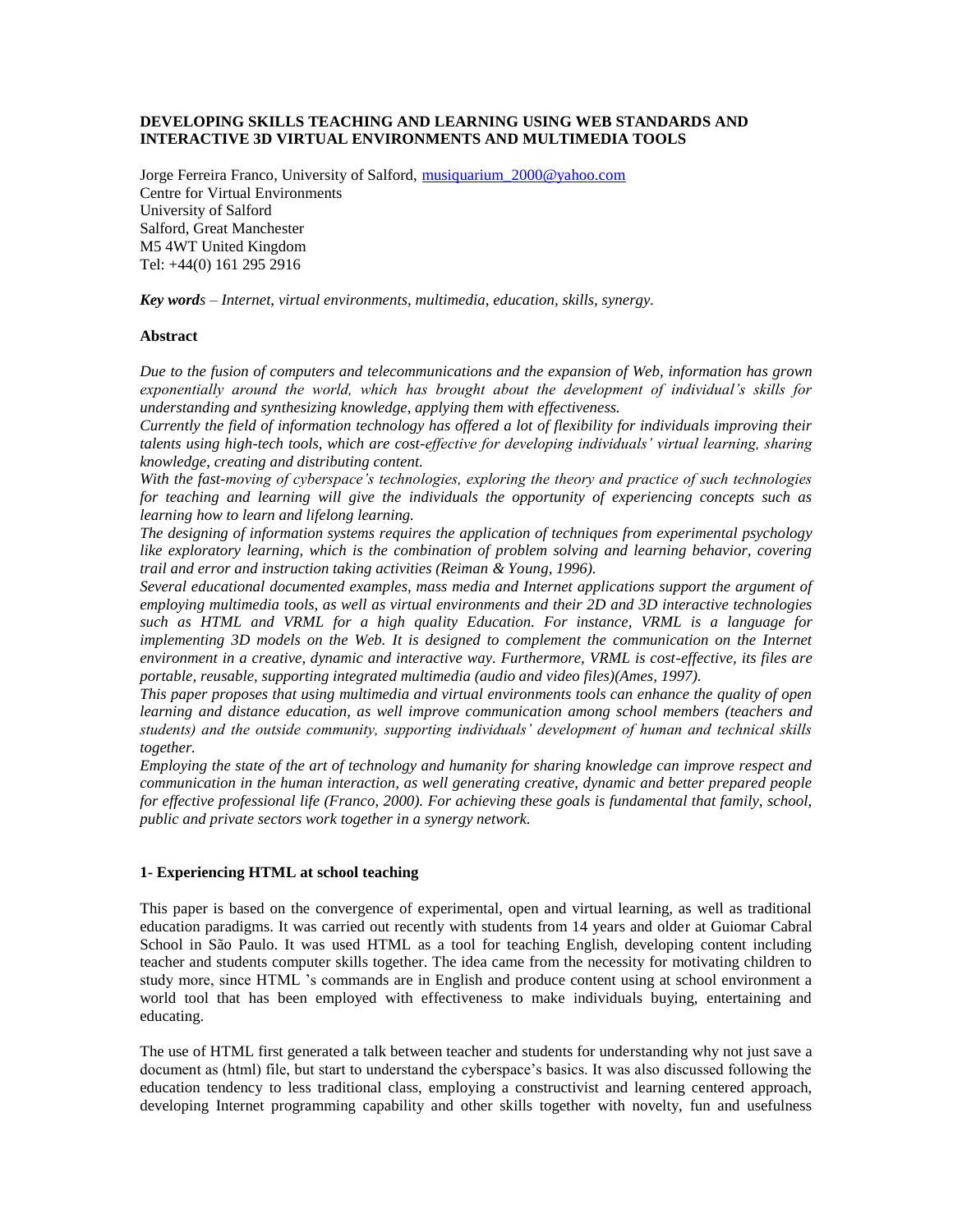(New Routes, 1999). The reasons explained and accepted by individuals were to understand better the cyberspace, developing tasks with hands on the tools, generating content based on the school's curriculum, and gaining as many abilities were possible.

After four classes working basic HTML, students started developing their group task, which was to create for the market a product in the company organized and directed by a group of students. They should design the product, make it feasible for a classroom presentation, and show it in a home page as advertising. They had as a condition for succeeding in the task elaborating everything by hand, such as drawings using Paint package, text using HTML tags for understanding better this language that is very important in the cyberspace, including to employ HTML multimedia capabilities such as audio and video.

The task's development generated more integration between students and teacher, including real life learning application. For example, research in dictionaries and HTML books, communication with individuals outside school for understanding how to organize a company, create and maintaining a product in the marketing, brain storming sections for the designing of multimedia products such as in (Laurel, 1990).

The assignment was conducted during two months alternating English classes working language issues such as ways for expressing ideas in a second language and classes exploring the computer Lab resources for the construction of the task. Some students had further knowledge in HTML and they shared it with the teacher and other individuals in the classroom.

The results can be considered satisfactory, since the production of tasks evolved and reflected several students' professional tendencies while they were developing the work. Furthermore, students worked in teams sharing their common interests and knowledge for achieving their group goals. For example, students designed and prototyped their Web pages for several industry's areas such as cartoons, fashion, car sales on line, industrial artifact projects and artesian simulation (airplane, beauty products, weapons and so on). They also applied HTML knowledge much deeper than the initial examples given by the teacher, improving task's quality.

The techniques used during the work development such as face to face plus virtual classroom, including multimedia such as audio-graphics and video. That resources were enriched with text books, course notes and collaborative work, aiming to reach and develop the various individual's skills better supported and discussed in (Hiltz, 1995).

The first HTML file used for introducing the language to students in the work, which has been described above, is adapted to this paper and reused on (figure1).

\*For working with HTML and later with VRML, browsers such as Netscape 4 and Internet Explorer 4 or later versions are adequate. Create a directory, for instance, called **net** for saving **the example files.** For producing an HTML file uses a word processor of your preference, type the file below and save as **file name.html / Text document.** If one is using Windows operating system then go to Windows Explorer and click twice on the icon. In this first example the exercise proposal is to create a page using HTML with a link to a VRML example of the third section). But it is possible create tables, associating sounds (mp3 or wav) to the images (jpeg or gif), for instance producing a talk dictionary. For more references consult (EVEX site, 2000) or HTML tutorials on the Internet.

<HTML> <HEAD> <TITLE> My 20th World Conference page </TITLE> </HEAD> <BODY BGCOLOR="#ffffff"> <P><center><img src="draw20th.gif"></center></p> <P><FONT color>Hello Dusseldorf! My first page on the Web to be presented in the 20<sup>th</sup> World Conference on Open learning and Distance Education!</FONT></P> </BODY>  $\leq$ A HREF = "C:net/world.wrl"> VRML example  $\leq$ /A> </HTML>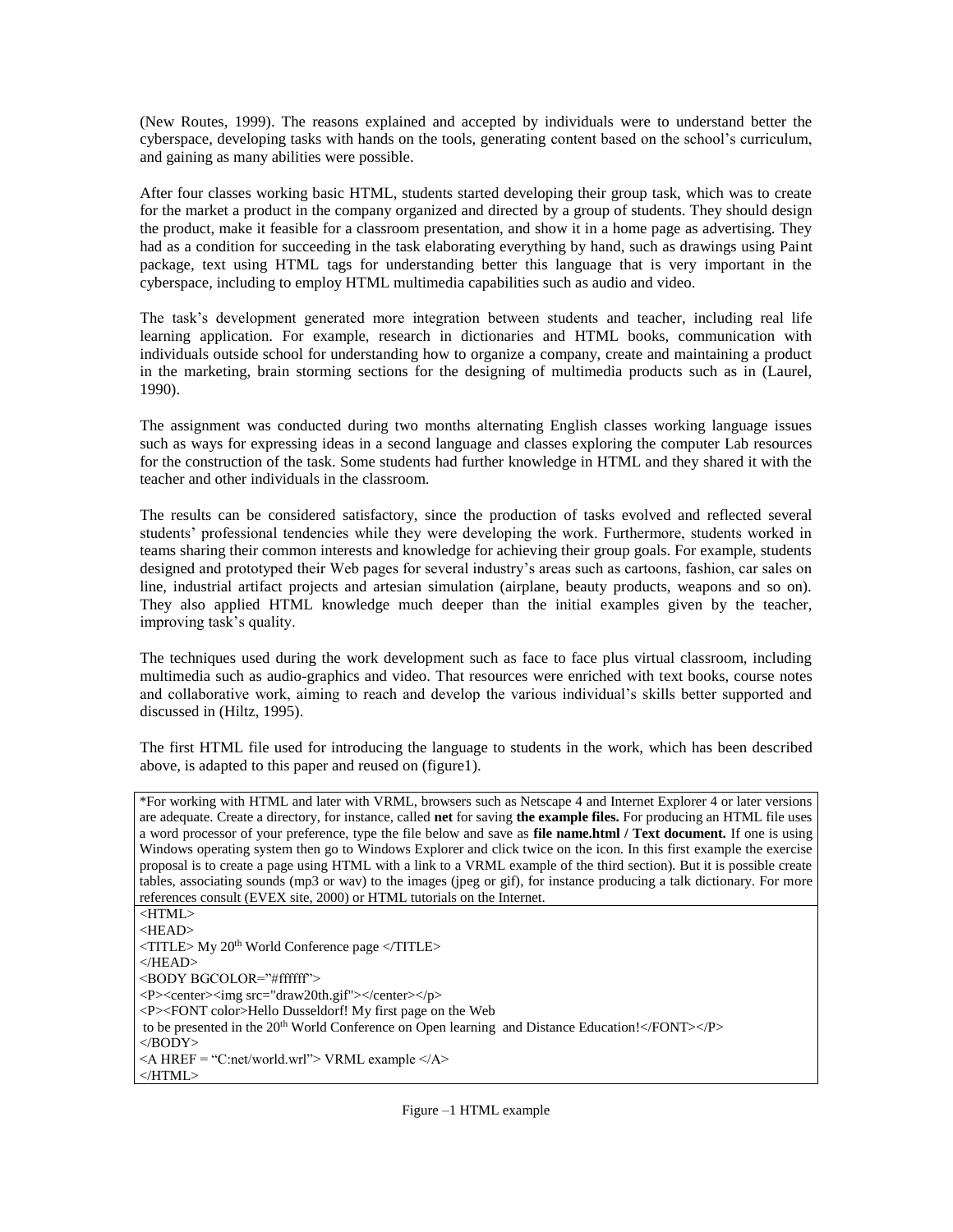#### **2- Technology influence and educational development**

In a world where data increases exponentially each year, a major challenge for schools is to appropriate students to access and use information effectively. This requires a refocusing of current uses of multimedia in the curriculum, from engines for transmitting massive amounts of data, to tools for structured inquiry based on higher-order thinking. Reconceptualizing multi-media now is important because, over the next decade, the fusion of computers and telecommunications will lead to the development of high realistic virtual environments that are collaborative and interactive. The evolution of this "meta-medium" will enable virtual worlds that immerse students in information-laden virtual worlds. Such learning environments risk overwhelming their users unless they incorporate tools that help students and teachers to master the cognitive skills essential to synthesizing knowledge from data (Dede, 1992).

The Internet is currently an essential component of research and teaching tool. Combining up-to-the-minute research and data with fast, global communication, forming the base for an efficient, powerful and flexible state-of-the-art education resource. In the beginning the Internet was provided only for the university and college domains because they were founded by research organizations, which elementary and secondary institutions had rarely access. The types of infrastructure grants that enabled universities to build the systems necessary for high-speed Internet connections simply were not available to educators at the lower level (Randall, 1995).

Fortunately, the situation has been improved and Internet and its resources currently can be accessed in all levels of the education domain bringing about more resources for the construction of collaborative teaching and learning environment (Jervis and Steeg, 2000). Thinking about human interactions and development, the sense of equality for sharing technical resources will have further influence in the collaboration and integration between all educational levels, improving the network of knowledge inside the education, meaning better prepared teachers and students.

The Internet is naturally a collaborative environment, which is designed for grouping different platforms such as UNIX and Windows, programming languages like C++ and JAVA, including its markup languages HTML and VRML. This multiform scenario is distributed through a network using protocols such as TCP/IP, synthesized and organized in a browser before delivering to individuals the data requested. Teaching and learning based on this collaborative virtual environment can enhance individuals' computer skills, awaking them about the possibilities, benefits and limitations which evolve the use of these technologies, as well as improving their creativity for dealing with information and developing content with high quality.

On the other hand contemporary education has immobilized students and pits itself against the children's need for activity. It assigns meaningless exercises whose results are thrown away and never asks children to accomplish anything that is useful to others, but using multimedia and virtual environments tools such scenario can be dramatically improved due to the broad range of generative possibilities offered by these tools (Krueger, 1993). Educators have faced with the dilemma of providing a high-quality education with less funding, with more students in classes, with cuts to social programs forcing the schools to provide these services, and so on. Along with these changes comes the challenge from the business' world demanding that its future employees, the students now, be educated to keep up with the rapidly changes and advancements of technology to be competitive in a global economy. And again, these challenges have pointed to a teaching and learning using electronic tools, which currently have integrated traditional Web development and interactive TV link throughout HTML, a graphics program, a standard FTP software, a TV viewer's set-top box for building interactive entertainment and e-commerce content (Krebs et al, 2000).

However, educational changes also have come from educators themselves, who realize that for transforming the system is necessary to cope with the students who are faced at school every day. Educators have looked for ideas and tools that enhance teaching and learning environments. For instance, educational projects have been carried out new and creative ways for teaching literature, science or math, including how to read through writing using VRML and 3D tools applying exploratory learning techniques. It includes to teach and integrate students with learning disabilities within the regular classroom employing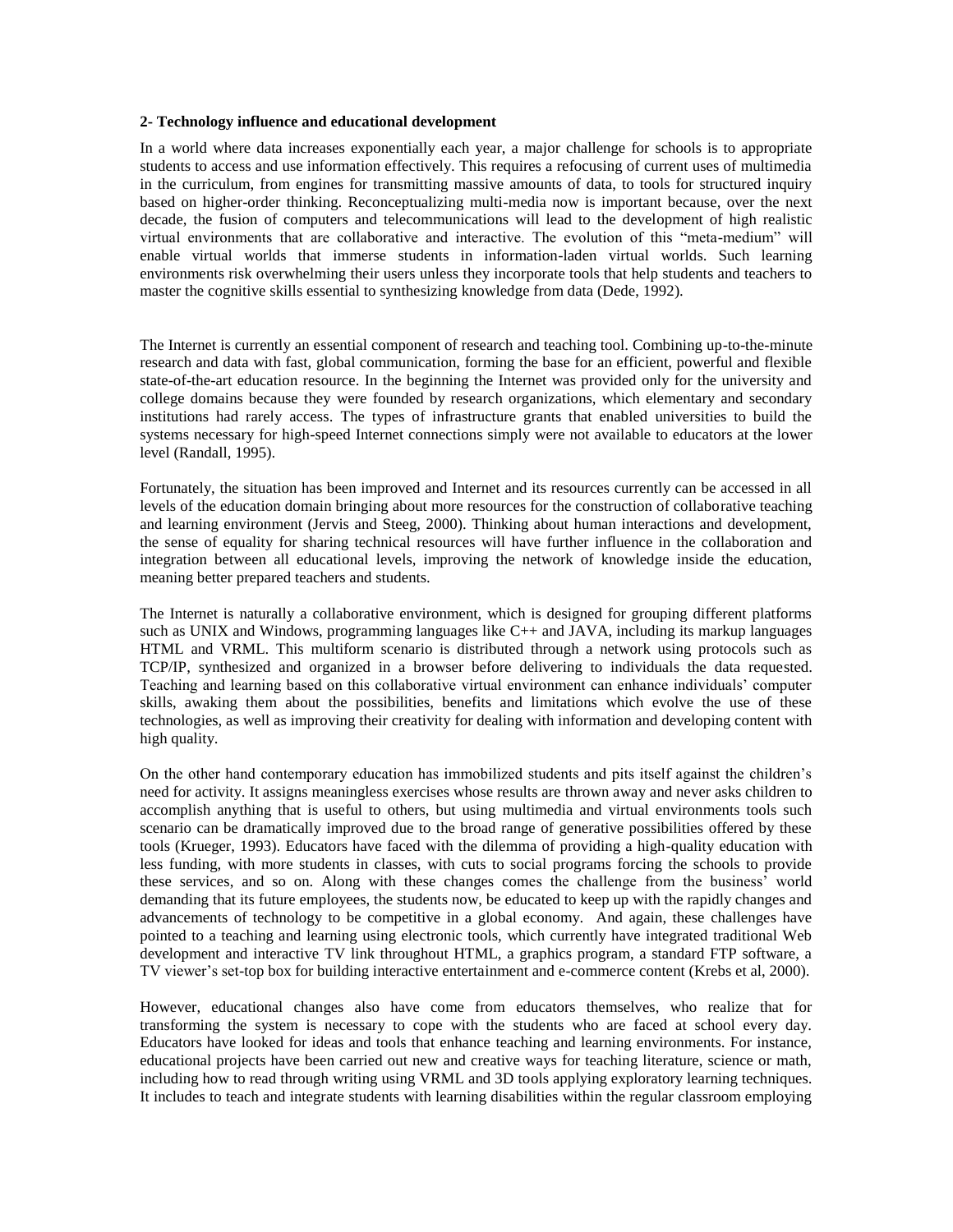the concept of intelligent agents, virtual reality, multimedia and virtual storytelling (Brna, 2000, Upenn 2000, and Inman, 2000).

Another issues such as finding out methods for conflict mediation and resolution strategies with and among students; including techniques to expand the curriculum to be more inclusive of gender, race, and sexuality, can be improved using flexible tools at classroom like virtual environments and multimedia (Vrieze, 1998). However, for employing these tools as teaching and learning instruments it is necessary to introduce this knowledge in great scale to teachers. The master teachers' understanding and integration of these flexible tools in their teaching subjects with effectiveness will lead them to be able to improvise as in a jazz concert, highlighting teacher's professional development according to the educational expectation for the 21 century (Serim, 1996). These ideas address the necessity for collaborative, constructivist education, including a student-centered and instructor-mediated curriculum (DeVarco, 1998).

In the daily life several tools and techniques have been employed such as consumer multimedia devices (videos, digital cameras etc.), computer hardware and software and the Internet among others. Through these devices and tools 3D environment representations enjoyed success, including video games and educational software for teaching and sharing knowledge in a more interesting manner. The current facility of employing conventional desktop at schools linked in an Intranet or on-line (Internet) makes virtual environments a potential tool for revolutionizing education. For example, in the NICE project students experienced both immersive environment in the CAVE[TM] and conventional desktop activities, extending then the experiment's to individuals via distributed virtual environments, which is in this particular case a combination of Internet communication protocols such as TCP/ IP and standard languages like VRML and JAVA (Roussos, 1999).

Due to the success of virtual environments and 3D technologies in commercial sites, video, games, simulation and training applications, this paper suggests that using multimedia, virtual environments tools during school activities may bring more motivation, interaction and communication between teachers and students. The employment of virtual environments as well as their 2D (HTML) and 3D (VRML) technologies including multimedia tools in education can give a new dynamism and much more quality in the way of teaching, providing opportunity to revolutionize what is taught, as well as how it is taught (Krueger, 1993).

### **3 – 3D VE, VRML and Multimedia: flexible tools for creative teaching, learning, and cognition**

VRML is an acronym for the Virtual Reality Modeling Language. Using VRML ones can craft their own interactive three-dimensional virtual worlds on the Internet. Individuals can build their own virtual rooms, buildings, cities, mountains, planets and fill them with furniture, cars, people, spacecraft, or anything else one can dream up. One's imagination is the only limit. The most exciting feature of VRML is that it enables one to create dynamic worlds and interactive virtual environments on the Internet, including the ability to animate objects in the virtual worlds, play sounds and movies. Developers can control and enhance worlds with *scripts* (small programs developed to act on your VRML worlds) and share with others through the World Wide Web. A VRML file is a textual description of a VRML world that one creates using a word processor that instructs a Browser such as Cosmo Player on how to draw and animate 3D shapes in a virtual world. VRML is an open standard and its use can be cost-effective (Ames, 1997).

The flexibility of VRML enables developers to embed other multimedia elements like audio, video and bitmap files created in various software packages as art packages such as PhotoShop, CorelDraw and 3D Studio Max. This characteristic makes the language useful and acts as a powerful tool for creative teaching and learning. For example, in areas like *design* and *technology* its use will help teachers and students to build 3D scenes and apply movement to the objects, visualize and walk through their work, observing the objects at several angles, and if necessary change their position and attributes. VRML teaching and training material and tutorials can be found at (SCDS, 2000) and other sites.

Using multimedia and VRML related tools at school can add more interaction, creativity and enhance communication in the classroom. By employing tools like video and photo cameras, CDs, record players,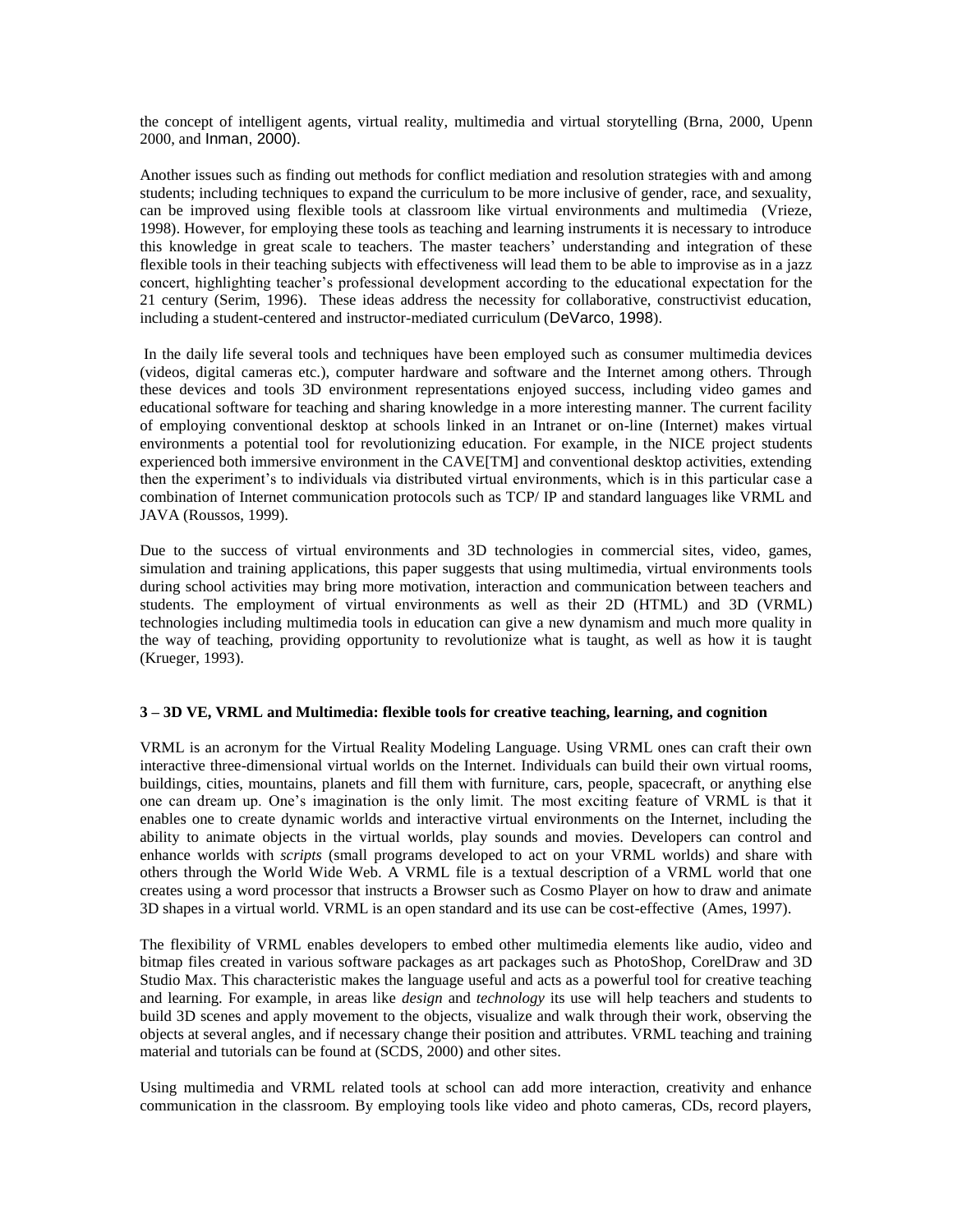microphones, computer hardware and software for teaching and learning effectiveness individuals will develop their skills in active mood, rising knowledge by learning through experiencing situations similar to those in the real world. They will reflect about their actions and then construct conclusions. For example using an Intranet at school, teachers and students can practice how to work with browsers like Netscape and Internet Explorer and understand browser functionality.

After training with browsers, they can build VRML files using a word processor like WordPad and see them in the browsers as 3D models. It is quite easy and fun to build VRML files because these actions can generate an atmosphere of curiosity in the classroom, stimulating research for composing the VRML world and interaction among students and teacher. In a collaborative work students can exchange VRML files by diskettes or Intranet, discuss if the content of their virtual worlds are according to the subject studied, and improve their worlds' model quality with third party material created, using consumer devices like record players and photo cameras. They can simulate how to navigate, research, download and save files, as well as analyze and design Web pages and their delivery raising their awareness about cyberspace before surfing on the Internet (Franco, 2000).

It is thought that the design and delivery of teaching material based on multimedia and Web technologies, and linking them with subjects of the national curriculum can improve education quality. Using authoring and third party video, text, audio, graphics and VRML files can enhance students' skills and motivation for learning, by exploring their cognitive abilities or multiple types of intelligence (Gardner's theory). The theory is supported by his studies about brain structures, diverse cultures, evolution, children development, and individuals with exceptional abilities, not just IQ tests. For example, the existence of prodigies (people who are generally normal, but precocious in a specific domain) and idiot savants (people who are mentally retarded, yet extraordinarily talented in some way) tell us it is possible to have one kind of intelligence and lack another. Gardner defined intelligence in six types (figure2): linguistic, logical mathematical, spatial, musical, bodily kinesthetic and personal (Kassin, 1995). Having flexible tools for teaching might support access and train different individuals' skills. It is very important that children acquire the skills, knowledge and attitudes today that they will need to function as fulfilled and contributing citizens tomorrow (Morgan, 1992).

| <b>Types of</b> | <b>Characteristics</b>                                                                   | Multimedia and 3D suggestions for generative                                           |
|-----------------|------------------------------------------------------------------------------------------|----------------------------------------------------------------------------------------|
| intelligence    |                                                                                          | tasks                                                                                  |
| Linguistic      | It is related that a verbal aptitude that is                                             | Produce a VRML model employing image, audio,                                           |
| "Love.          | rooted in auditory and speech centers of                                                 | sound and text for advertising a new industrial product                                |
| children.       | the brain, involving speaking, reading,                                                  | you have created.                                                                      |
| education       | listening and writing skills.                                                            | The expectation is to generate a task where students                                   |
|                 | Ex: Storytellers and poets that work                                                     | and teacher can use their communicative and computer                                   |
| "Children love" | meaning, syntax, sounds, inflections and                                                 | skills, analyzing words in different contexts, voice tone.                             |
| education".     | rhythm.                                                                                  |                                                                                        |
|                 | The abstract reasoning ability for solving                                               | Build a VRML model with primitives for showing                                         |
| Logical         | logical puzzle, programming a computer,                                                  | division and proportion.                                                               |
| mathematical    | breaking a complex code and working out                                                  | Can be constructed also a model to explain abstractions                                |
|                 | an equation.                                                                             | and simulating experiences in Physics, Chemistry and                                   |
|                 | Ex: Mathematicians, programmers.                                                         | Biology.                                                                               |
|                 |                                                                                          |                                                                                        |
|                 | It is rooted in the right hemisphere of the                                              | Create a VRML model designing a park, which should                                     |
|                 | brain, consisting of the ability to visualize                                            | be ideal for you.                                                                      |
| <b>Spatial</b>  | objects, find one's orientation on the space                                             | A task for individual and group work, generating                                       |
|                 | and navigate from one location to another.<br>Ex: Visual artists, pilots and architects. | environmental research and possible discussion about<br>nature and human preservation. |
|                 |                                                                                          |                                                                                        |
|                 | It is related to skills that control our                                                 | Construct a VRML model with five objects and                                           |
|                 | reactions to pitch and rhythm, including                                                 | associate then to sounds. Yourself must link two of                                    |
| <b>Musical</b>  | ability to appreciate the tonal qualities of                                             | them with sounds you have composed.                                                    |
|                 | sound, composing, and play instruments.                                                  | This task aims to develop students' skills related to                                  |
|                 | Ex: Musicians, conductors and singers.                                                   | audio consumer devices and communication.                                              |
|                 |                                                                                          |                                                                                        |
|                 |                                                                                          | Prepare a text, dramatize and record it using a video                                  |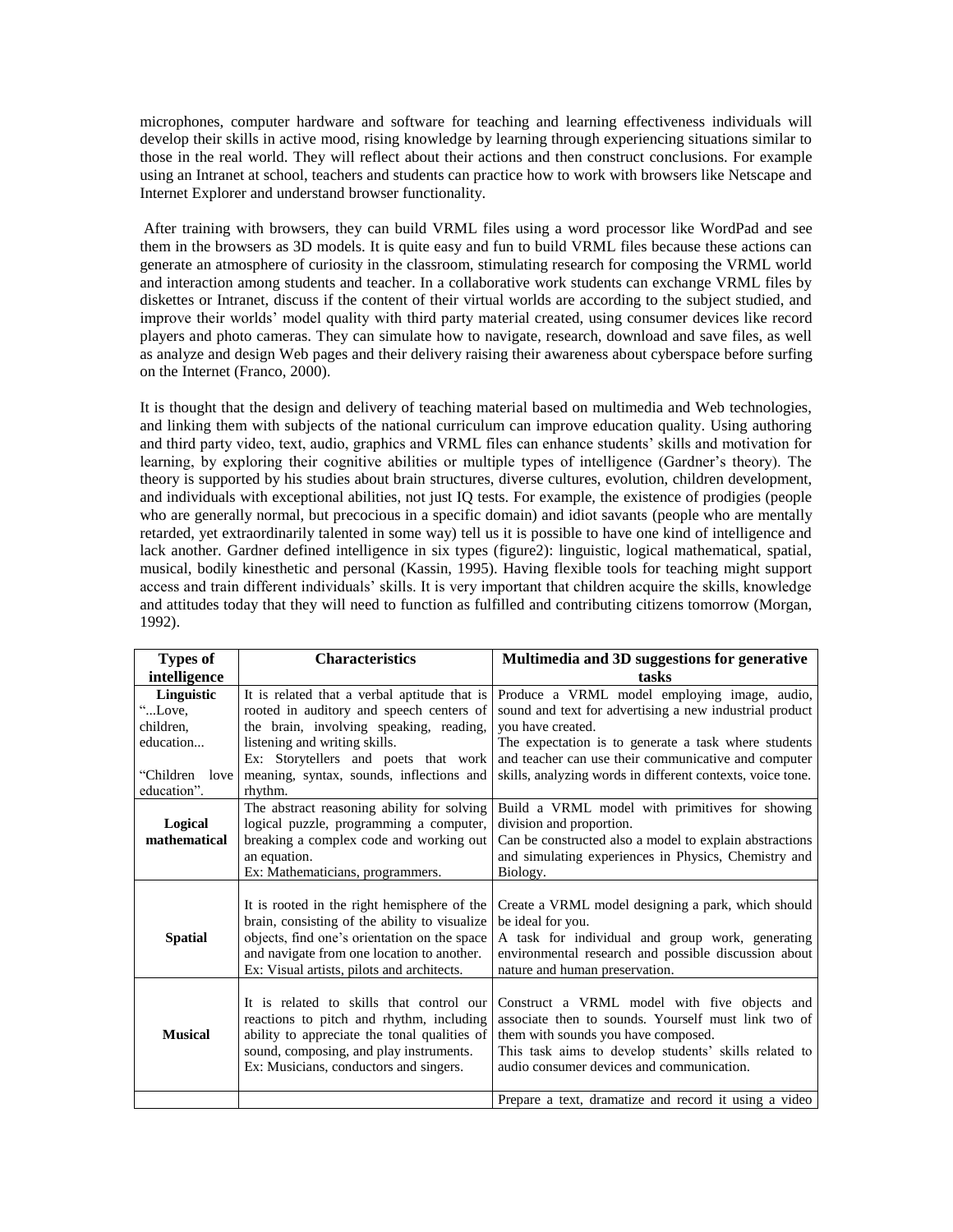| <b>Bodily</b><br>Kinesthetic | Localized in the motor cortex is the ability<br>of controlling gross and fine movements.<br>Ex: Actors, dancers, athletes and surgeons. | camera. Develop a VRML model where a 3D avatar<br>can interact with it, presenting your video and<br>explaining your classroom activities.<br>This task goal is to practice computer, human<br>interactions and multimedia skills. |
|------------------------------|-----------------------------------------------------------------------------------------------------------------------------------------|------------------------------------------------------------------------------------------------------------------------------------------------------------------------------------------------------------------------------------|
|                              | <b>Interpersonal</b> - the ability to recognize                                                                                         |                                                                                                                                                                                                                                    |
|                              | faces and voices and non-verbal gestures.                                                                                               | Develop a 3D model where the characters represent                                                                                                                                                                                  |
|                              | <b>Intra personal</b> – the ability to understand                                                                                       | people's daily facial expressions and non-verbal                                                                                                                                                                                   |
|                              | one's owns inner thoughts and feelings,                                                                                                 | gestures.                                                                                                                                                                                                                          |
|                              | understanding<br>the<br>causes                                                                                                          | and The goal during this task's execution is to awareness                                                                                                                                                                          |
| <b>Personal</b>              | consequences of one's behavior,                                                                                                         | and students about individuals' cultural and social                                                                                                                                                                                |
|                              | regulate one's actions accordingly.                                                                                                     | differences, learning to respect them.                                                                                                                                                                                             |

Figure-2 Types of intelligence, their characteristics, multimedia and generative tasks suggestions

VRML is applicable to individual and shared environments. VRML flexibility supports the development of content for a project in different computer stations at school or at home, allowing import of files to compound the final virtual work through different means such as diskettes, Intranet or Internet as if the users were part of the same enterprise. These actions and activities are interesting because they use principles of *LAN* and *e-learning*, improving computer and communication skills in the school community and preparing the individuals for their future working lives. Another important feature of VRML is the reusability of files and content in general, that saves time for employing these files in other teaching and learning process (figure-3).

| <b>VRML</b> technical                              | <b>VRML</b> file example                                                                                                                                                                                                           | Software – Viewer procedure                                                                                                                                                                                                                                                                                                                                                                                                                    |
|----------------------------------------------------|------------------------------------------------------------------------------------------------------------------------------------------------------------------------------------------------------------------------------------|------------------------------------------------------------------------------------------------------------------------------------------------------------------------------------------------------------------------------------------------------------------------------------------------------------------------------------------------------------------------------------------------------------------------------------------------|
| requirements                                       |                                                                                                                                                                                                                                    |                                                                                                                                                                                                                                                                                                                                                                                                                                                |
| -Processor 75MHz or better<br>-16 MB RAM or better | #VRML V2.0 utf8<br>Shape <sub>1</sub><br>appearance Appearance{<br>material Material{ }<br>qeometry Text {<br>string ["20th World<br>Conference", "Dusseldorf<br>Germany"]<br>fontStyle FontStyle{<br>size 2.5<br>justify "MIDDLE" | Down load a VRML viewer "Cosmo<br>$1-$<br><b>player 2.1"</b> for free on the Internet and<br>install it.<br>Open a folder for your VRML document.<br>$2 -$<br>Open a word processor and type the<br>$3-$<br>example file and save it as $wrl$ $-(text$<br>document).<br>Open the folder and click twice on the file<br>$4-$<br>and experience this first exercise.<br>* Please, take care about upper and lower<br>$5 -$<br>cases when typing. |

### Figure- 3 VRML syntax

VRML knowledge acquired by children, teenagers and adults can be extended to applications external of the school group, such as friends and families. Such group activities are for sharing information technology skills at home and can support development social projects like PIN (Parents Information Network). For example a family can enjoy peaceful and creative moments of human interaction and learning while developing their computer skills. They may be creating a virtual scene where they can explore their family history and present places where their ancestors lived (country, city, castle, house, or farm environments). Scanning photos of family members and transferring these ones to the scene can increase the sense of realism in their virtual world.

## **4 – Virtual Environments, individual, educational and technical development**

The technology is moving ahead, deeply influencing our daily life behavior in many areas, like business and communication. A multiplicity of technologies, predominantly associated with Internet will lead to the deconstruction of many traditional business models, and subsequently create opportunities for new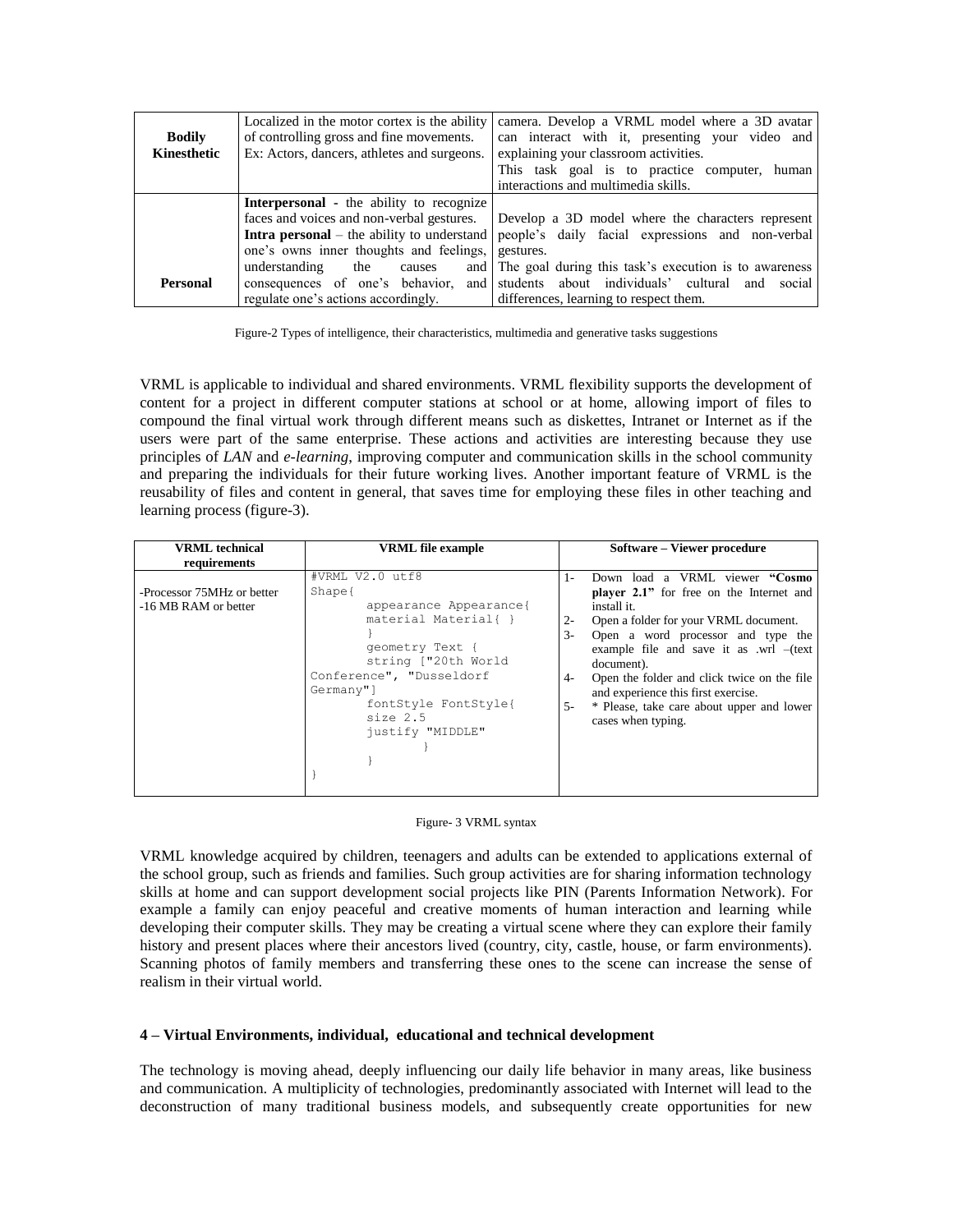companies to emerge. Prepare individuals for enjoying these new opportunities and understand an information society is a task that evolves the society as whole (Karboulonis, 2000). Companies have been looking for individuals who are more creative, dynamic, and with better commercial computer skills. Improving school 's strategy from the primary up to the university courses can make a difference for enhancing individuals' cyberspace abilities and consequent development of skilled human resources for supporting the industry and individual's auto development in the next century (O'Brien, 2000).

However, the current generation of professionals has left universities mastering their subjects of study, but without the creativity and dynamic skills required by the business market. So institutions and educators can become part of the research and development effort for employing and exploring further the state-of-the-art of technology in the educational process for improving individuals' quality and ability to work with diverse sources and types of information (Osberg, 1993).

The information revolution has influenced the changes of the traditional school pedagogical paradigm, based on teacher-directed, to a constructivist concept learning process, learner–centered, task- oriented, interdisciplinary and trans-disciplinary, research and knowledge through computers, as well telecommunication between schools with teachers working as knowledge acquisition guides (Masetto, 1997). This process active rather than passive, where individuals construct their understanding of the world by experiencing, evaluating and incorporating their interpretations has been taken place in the education domain (Osberg, 1997).

More than ever, the world tendency of constant changes related to new technologies influences the daily life implicating in lifelong learning. The education domain can be a key factor for sharing knowledge and using technology around us with effectiveness and delight. Sharing knowledge occurs when people are genuinely interested in helping one another develop new capacities for action; it is about creating learning processes (Gibson, .1997). On the other hand, while the author was writing this paper, he was in contact with other teachers discussing these ideas. When individuals were told about the possibilities for improving the education domain using the technologies referenced on this work, they were interested, but in general individuals did not have enough information or either knew about the subject. So, this little research shows the necessity of introducing such technologies to teachers around the world.

Employing state-of-the-art technologies for enhancing the school education domain perhaps offer a unique opportunity for many children to access and learn how such technologies can support improvements in their quality of life and tale these experiences with them in the workplace. For example, the NIMIS project has evolved the best synergy of humanity and technology for supporting school beginners learning to read and write, using the concept of intelligent agents as base for interactive learning, plus multimedia interfaces, hardware and software suitable for young children. The project has been developed in a network of countries such as Germany, England and Portugal (Brna, 2000). More multimedia and virtual reality applications and projects related to teaching and learning examples can be found at (i3net, 2000).

Education is one of the most vital concerns of a society because it fundamentally addresses the perpetuation of humanity. All children go through a typically state-financed educational experience (Furth, 1999). As large number of children share the same school environment this leads to the fact that school is the most appropriate place to share and convey knowledge to them. The technical facilities of multimedia and 3D environments tools for exchanging files can support the 'kids' understanding the concept of sharing knowledge, improving citizens' quality for tomorrow's information society.

According to Don Tapscott, author of the book Digital Generation, it is very important for a good children's education reading and playing with other children. On the other hand, the generation Net has been using the Internet with effectiveness and certainly is better prepared in terms of knowledge than the older generations. Children who have been learning using the Internet, have practiced reading, reflecting, putting their taught in a context, being able to understand the media's power, criticizing and learning by interaction. They have a better self-confidence and social awareness, including individual civic and common responsibility deeper than their parents. Children have been using their spare time in front of interactive PC activities instead of watching TV, proven this way the individuals' tendency for sharing knowledge, humanity and technology inspired by the global network called Internet (Veja, 2000).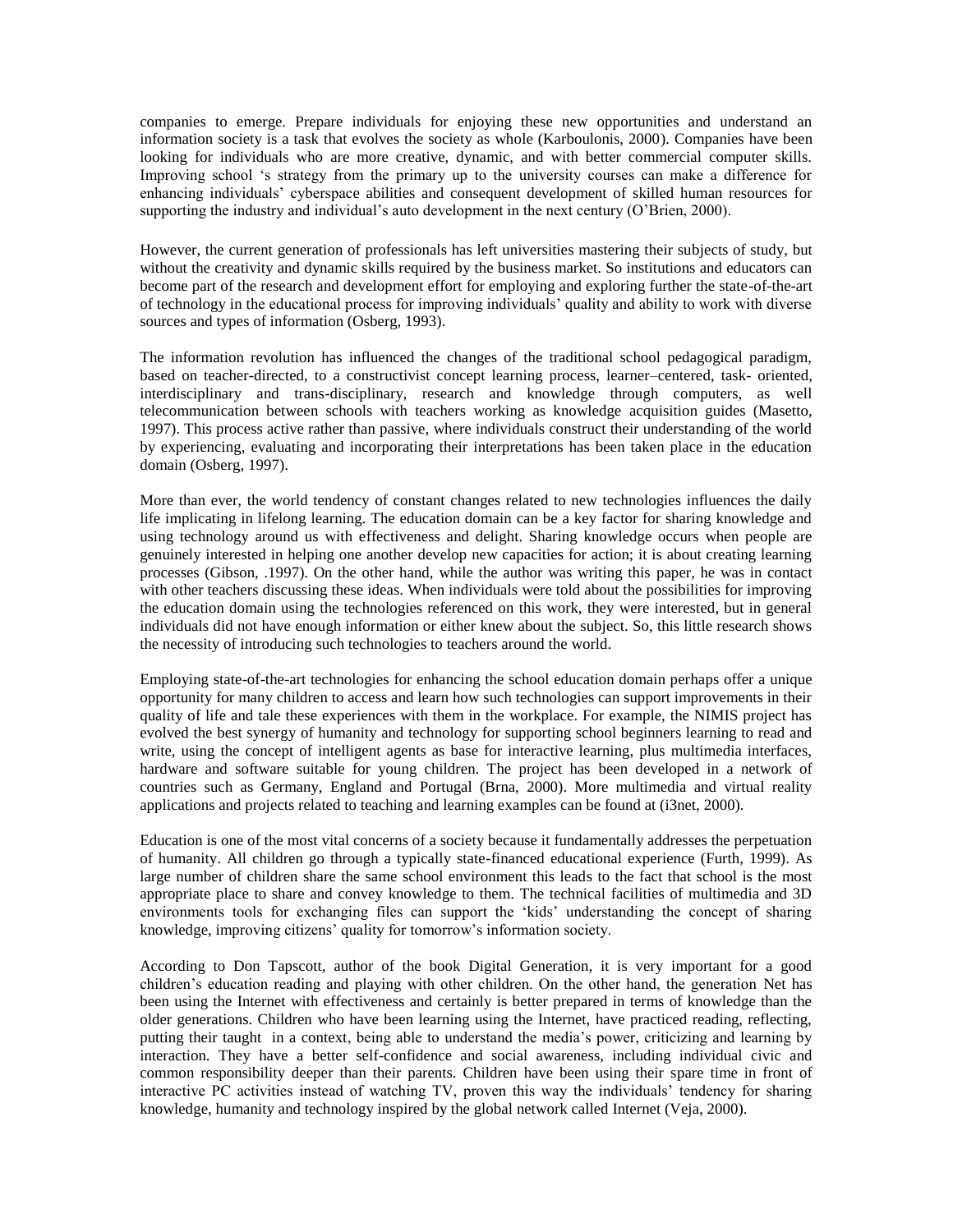Another advantage of using 3D interfaces is that it makes possible to the user a three-dimensional spatial relationship to the information with which one is interacting. Since individuals live in a three-dimensional world, it seems natural that they use tools, which can help them to organize and perceive information and informational relationships in that way. Combining the rapidly increasing power of computation with the advances in the understanding of human/computer interaction, can be the chance for creating a fundamental new level of information interaction. This will give rise to the possibility of utilizing spatial memory and other psycho-physiological meaning to absorb, process, and synthesize information (Leftwich, 1993).

The NICE project (Narrative-based, Immersive, Constructionist/Collaborative Environments) is a good example, which illustrates how excellent can be the use of virtual environments as a learning medium within the context of the current educational transformations. NICE embraces the constructivist approach to learning, collaboration, and narrative development, being designed to utilize the strengths of virtual reality such as combination of immersion, telepresence, immediate visual feedback, and interactivity based on experiences with a wide variety of users children and adults. The experiences that have been carried out have shown good results and the project's researchers have recommended using the project techniques in large scale for better evaluation in different educational environments.

It is taught that associating computer skills to courses in universities can enhance the creativity and quality of the new professionals for using technology at school teaching or training in an innovative way. The application of these techniques can support the schools transformations and the learning to learn of institutions, teachers and students, as well as developing a new generation of skilled individuals. The necessity of flexible and creative individuals for the new type of jobs raising with the information era implicates in developing individuals' computer skills during their courses in combination with the subject of study. It is a great opportunity for join experience that comes from teachers and the technology resulting in high-tech quality education, developing a learning infrastructure that operates practical experimentation and testing, capacity building and diffusion, and standardization (Gibson, 1997).

Universities around the world that have information systems composed by the state-of-the-art of technology and experienced professionals could introduce innovative information technology teaching methods associated to virtual environments and their courses. Employing innovative teaching and learning systems can be useful for preparing better professional awaking them in large scale as recommend by researchers in the NICE project. Innovation can be cost effective if using Intranets associating them to each course's subject and employing open standard resources such as LINUX operation system, HTML and VRML languages. Advantages of employing new approaches are in enhancing institution images on the market in keeping the cutting edge technology in their courses. An example of cost effective employment of an open standard system in a high level application for costs reduction in networking development is the use of LINUX in The US National Center for Supercomputing Applications (NCSA) (Rees, 2000).

According to the researches that have been carried out, the future of educational domain will be linked with the latest developments in the computer software and hardware. The reason for this is that the fields of Artificial Intelligence and Computer Graphics including the concept of intelligent agents have influenced the work, which has been done for improving the user interactivity with computers. Good examples are: exploratory life-like avatars for performing user-centered tasks in 3D learning environments throughout an animated agent called "WhizLow" (Lester et al, 1999); the virtual theatre initialized by Laurel in 1991, developed by Bates in 1992 at Carnegie Mellon University and enhanced by (Hayes-Roth, 1995) at Stanford University. There she carried out investigation on improvisational computer graphics paradigm using lifelike intelligent agents for social improvements. For example, develop collaborative and distributed activities among children in different locations enjoying interactive storytelling experiences. Another example that integrates HTML, VRML, Internet communication protocols, multimedia audio and video files, highlighting the current state-of-the-art of human knowledge and technology pointing to the new concept of Intelligent Virtual Environments – IVEs is the IMPROV system (Perlin, 1996).

#### **The future**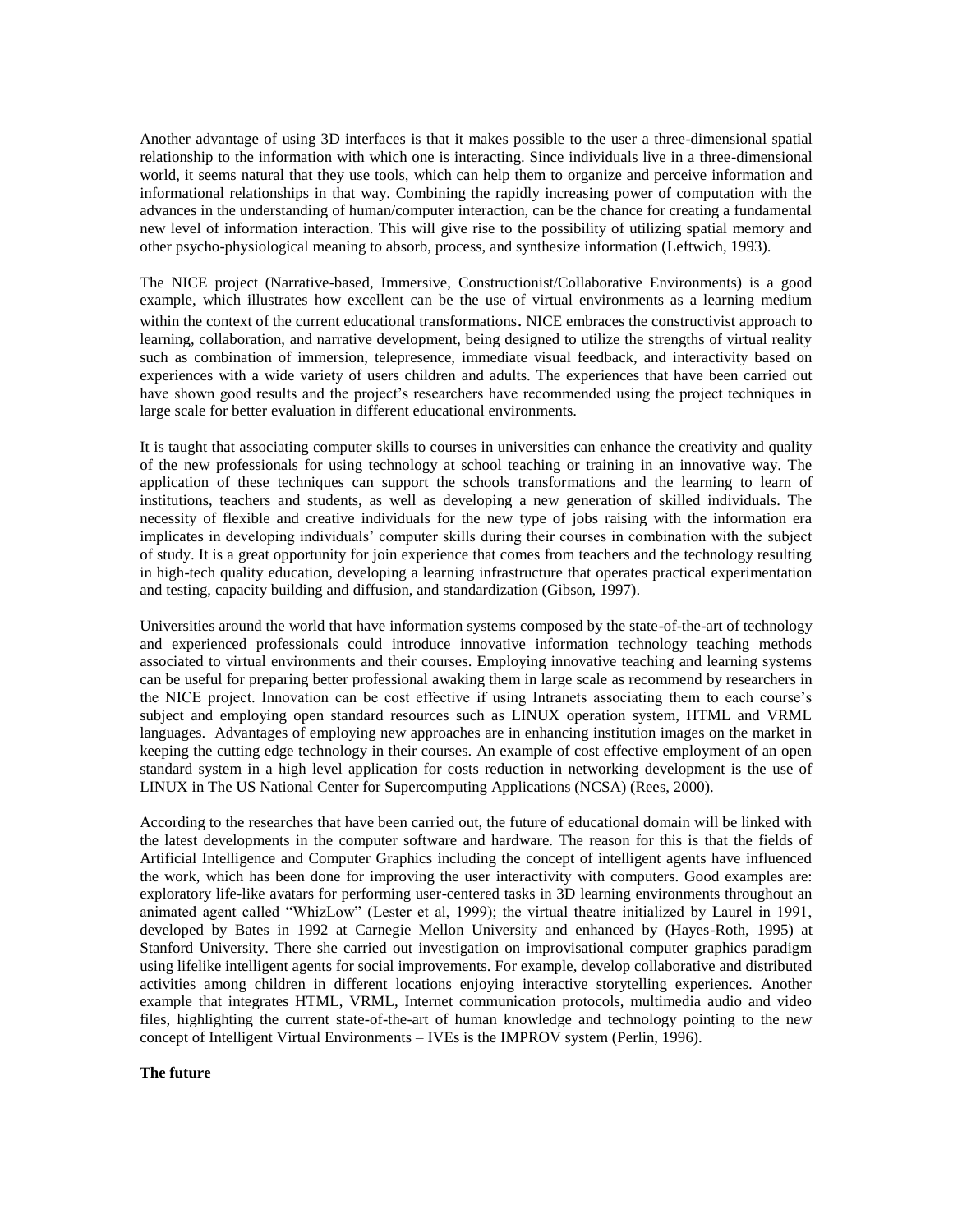The future is coming up with much more novelty and facilities for integrating the various communication' channels joining standards, the Internet power, and the interactive television promises of enormous opportunities for education network, business, content providers, broadcasters, application developers and others in the television field (Krebs, 2000). Examples of how to create interactive TV Links to a standard Web page can be found at ( Microsoft TV site, 2001).

Markup languages have also been improved and gained more flexibility and functionality for individuals' use including Web development. For example, HTML has been improved to its extension called XML. New standard languages extensions have been developed from markup languages such as VRML that is used to model imaginary worlds. The idea put forward is to migrate the features of VRML to XML throughout the application named X3D (VRML, 2001). There are other markup languages that have been developed for working with natural language in interactive speech applications (VoxML, 2001), describing graphics and is already implemented in Internet Explorer 5 the natural form of markup tags to draw shapes on a Web page and it is precursor to creating animations comes (VML, 20001). Other languages are a solution for representing mathematical symbols and their placement (MathML, 2001), for creating a database that can be searched via the Web (RELML, 2001) and for displaying information on openings jobs including posting of resumes Human Resources Markup Language (HRMML, 2001). The markup languages evolution described above will provide small files and easier way for transmitting data including connecting conventional wired Internet and wireless application protocol (WAP, 2001) on the Internet. With wireless devices such as palmtops and mobile phone accessing to educational content on the Web will have the same good quality of the current personal computers or better as the realism provide by consumer devices such as the video game PlayStation 2 from Sony (Rossi, 2000). The markup languages have the property of giving to individuals producing content, visualizing and interacting with it in real time.

## **Conclusion**

Setting up an effective communication and information network will bring about improved teaching, training and family relations. For reaching these aims, a collaborative work of both private and public sector contributions is necessary. An example of an integrated network is the NIMIS project that integrates educational and business establishments.

The adoption of virtual environments and multimedia tools for creating interactive and widely shared content are thought to be the most appropriate tools for achieving the goal of versatile education, low cost and worldwide adoption for supporting individuals understanding and synthesizing knowledge. The concept of reuse as discussed earlier may also increase awareness of 'green' issues reflecting on the careful use of Earth's natural resources and the preservation of human life. It is also very important to present the new technologies to teachers, preparing them for applying computer and multimedia technological resources with effectiveness. Employing such technologies parallel to the curriculum's subjects, can keep students' attention, such as the industry and its 3D games do, giving rise to a new generation of skilled individuals able to live in an information society successfully (Niquini, 1996).

Children are our most precious resource, and as such they should be cultivated with the utmost care in wellplanned, well-designed educational environments. If our goal is to assist the learning in developing knowledge, skills, and attitudes to join the society as functioning members, we should be looking towards the future with regard to the learning systems today. Virtual reality potentially provides such a rich, interactive, engaging environment (Osberg, 1993). Developing a synergy network including family, education, private and public domains for teaching them with the-state-of-the-art of humanity and technology worth it.

#### **References**

- 
- 1. Ames, L., Nadeau, R. and Moreland L., (1997). VRML 2.0 Sourcebook. John Wiley & Sons, New York, 2<sup>nd</sup> edition.<br>2. Reiman, J., Young, M. and Howes, A., (1996). A dual-space model of interatively deenening exploratory lea 2. Reiman, J., Young, M. and Howes, A., (1996). A dual-space model of interatively deepening exploratory learning. Int. J. Human-Computer Studies 44, 743-775.